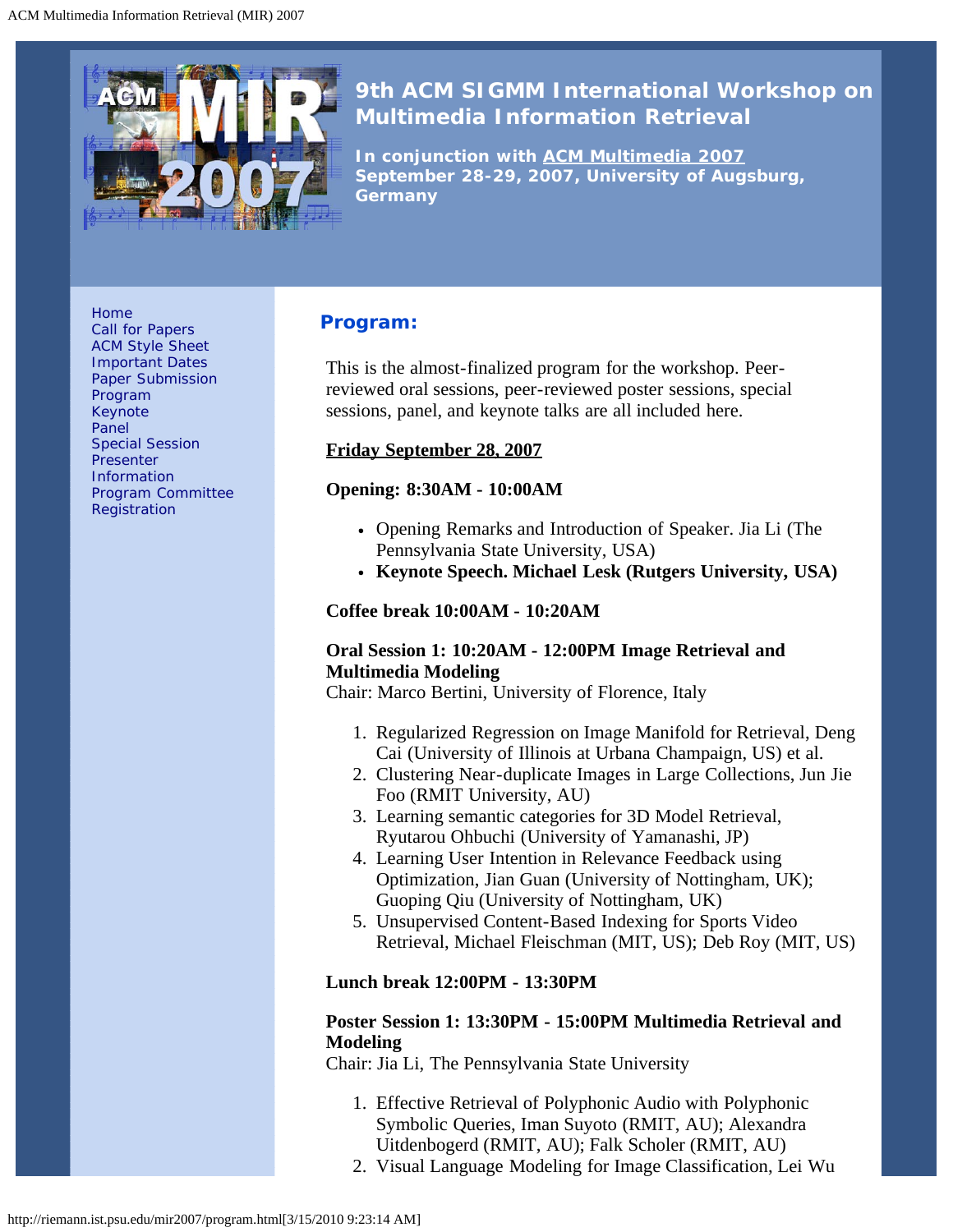(University of Science and Technology of China, CN); Mingjing Li (Microsoft Research Asia, CN); Zhiwei Li (Microsoft Research Asia, CN); Wei-Ying Ma (Microsoft Research, China, CN); Nenghai Yu (University of Science and Technology of China, CN)

- 3. Optimal Decomposition of P2P Networks based on File Exchange Patterns for Multimedia Content Search & Replication, Nikolaos Doulamis (National Technical University of Athens, GR); Pantelis Karamolegkos (National Technical University of Athens, GR); Anastasios D. Doulamis (National Technical University of Athens, GR); Ioannis Nikolakopoulos (National Technical University of Athens, GR)
- 4. Music Similarity: Improvements of Edit-based Algorithms by Considering Music Theory, Matthias Robine (University of Bordeaux, FR); Pierre Hanna (University Bordeaux 1, FR); Pascal Ferraro (University Bordeaux 1, FR)
- 5. Sample-based Creation of Peer Summaries for Efficient Similarity Search in Scalable Peer-to-Peer Networks, Soufyane El Allali (Bamberg University, DE); Daniel Blank (Bamberg University, DE); Wolfgang M|ller (Bamberg University, DE); Andreas Henrich (Bamberg University, DE)
- 6. Tempo Induction Algorithm in MP3 Compressed Domain, Antonello D'Aguanno (Universit` degli Studi di Milano, IT); Giancarlo Vercellesi (University of Milan, IT)
- 7. Visual and Textual Fusion for Region Retrieval From Both Bayesian Reasoning and Fuzzy Matching Aspects, Rongrong Ji (Harbin Institute of Technology, CN); Yao Hongxun (Harbin Institute of Technology, HK)
- 8. Stratified Helix Information of Medial-axis-points Matching for 3D Model Retrieval, Ji Jia (Xi'an Jiaotong Univ., CN); Zheng Qin (Tsinghua University, CN); Jiang Lu (Xi'an Jiaotong Univ., CN)

#### **Poster Session 2: 13:30PM - 15:00PM Video Retrieval and Annotation**

Chair: Jia Li, The Pennsylvania State University

- 1. Exploiting Redundancy in Cross-Channel Video Retrieval, Bouke Huurnink (University of Amsterdam, NL); Maarten de Rijke (University of Amsterdam, NL)
- 2. Adapting Appearance Models of Semantic Concepts to Particular Videos via Transductive Learning, Ralph Ewerth (University of Marburg, DE); Bernd Freisleben (University of Marburg, DE)
- 3. Evaluating Bag-of-Visual-Words Representations in Scene Classification, Jun Yang (Carnegie Mellon University, US); Yu-Gang Jiang (City University of Hong Kong, HK); Alexander Hauptmann (Carnegie Mellon University, US); Chong-Wah Ngo (City University of Hong Kong, HK)
- 4. Searching For Repeated Video Sequences, Tolga CAN (Bilkent University, TR); Pinar Duygulu (Bilkent University, TR)
- 5. TV Ad Video Categorization with Probabilistic Latent Concept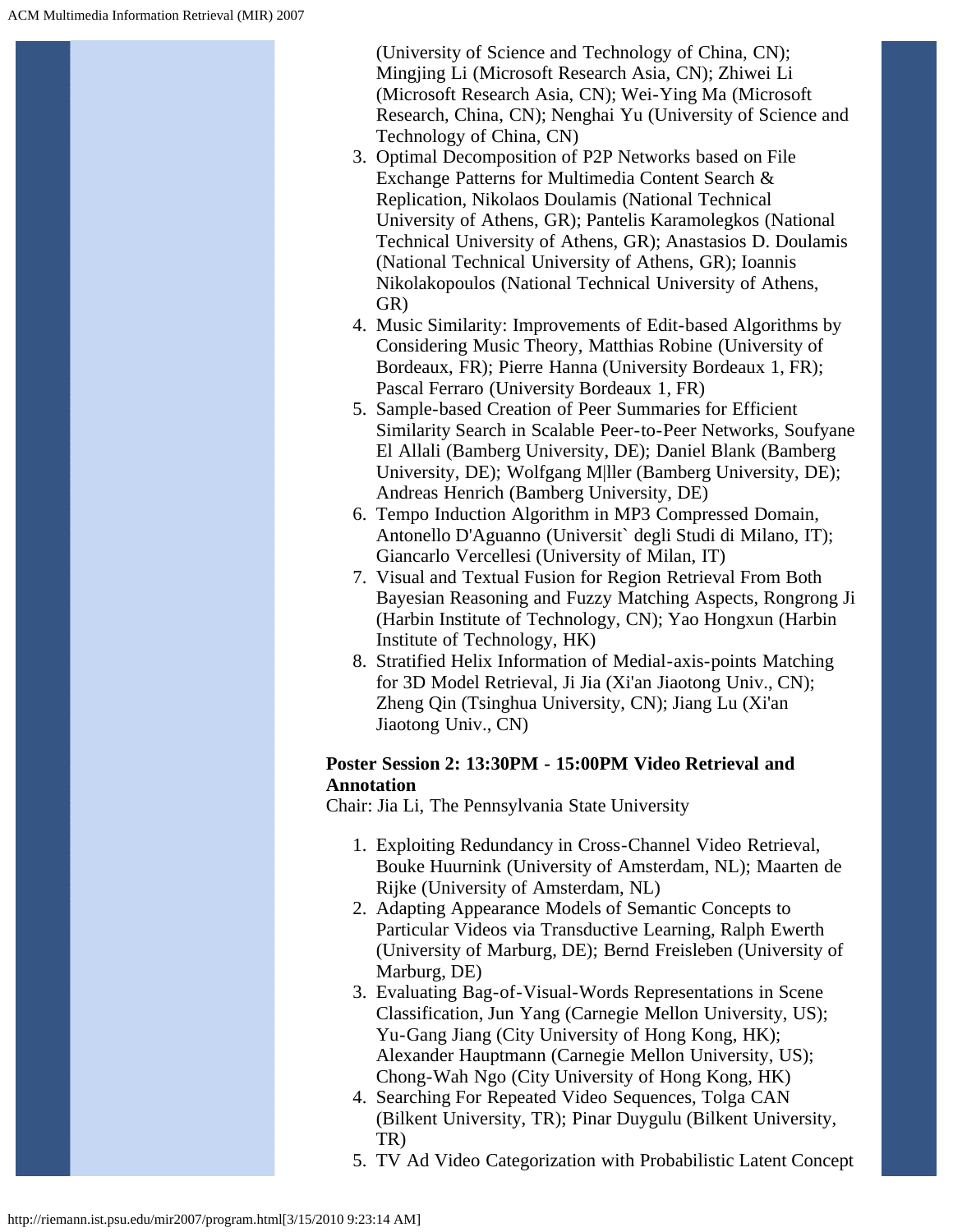Learning, Jinqiao Wang (Institute of Automation(IA) Chinese Academy of Sciences(CAS), CN); Ling-Yu Duan (Institute for Infocomm Research, SG); Lei Xu (Institute of Automation, CN); Hanqing Lu (the Institute of Automation, Chinese Academy of Sciences, CN); Jesse Jin (University of Newcastle, AU)

- 6. Building a Comprehensive Ontology To Refine Video Concept Detection, Zheng-Jun Zha (University of Science and Technology of China, CN); Tao Mei (Microsoft Research Asia, CN); Zengfu Wang (University of Science and Technology of China, CN); Xian-Sheng Hua (Microsoft Research Asia, CN)
- 7. Scene Duplicate Detection from Videos Based on Trajectories of Feature Points, Shin'ichi Satoh (National Institute of Informatics, JP)

#### **Coffee break 15:00PM - 15:30PM**

#### **Special Session 1: 15:30PM - 17:30PM Semantic Indexing of Consumer and Web Videos**

Chair: Shih-Fu Chang, Columbia University

- 1. Kodak Consumer Video Benchmark Data Set: Concept Definition and Annotation Alexander C. Loui, Jiebo Luo, Shih-Fu Chang, Dan Ellis, Wei Jiang, Lyndon Kennedy, Keansub Lee, Akira Yanagawa (Columbia University, US, and Kodak Researck, US)
- 2. Large-Scale Multimodal Semantic Concept Detection for Consumer Video Shih-Fu Chang, Dan Ellis, Wei Jiang, Keansub Lee, Akira Yanagawa, Alexander C. Loui, Jiebo Luo (Columbia University, US, and Kodak Researck, US)
- 3. Multi-Modal Web Video Categorization Linjun Yang, Jiemin Liu, Tao Mei, Xiaokang Yang, Xian-Sheng Hua (Microsoft, CN)
- 4. Watch What I Watch: Using Community Activity To Understand Content David A. Shamma, Ryan Shaw, Peter L. Shafton, Yiming Liu (Yahoo! Research, US)
- 5. Learning People Annotation from the Web via Consistency Learning Jay Yagnik, Atiq Islam (Google Inc., US)
- 6. ITEMS: Intelligent Travel Experience Management System Chih-Chieh Liu, Chun-Hsiang Huang, Wei-Ta Chu, and Ja-Ling Wu

(National Taiwan University, TW)

#### **Saturday September 29, 2007**

#### **Opening: 8:30AM - 10:00AM**

Opening Remarks and Introduction of Speaker. Alberto Del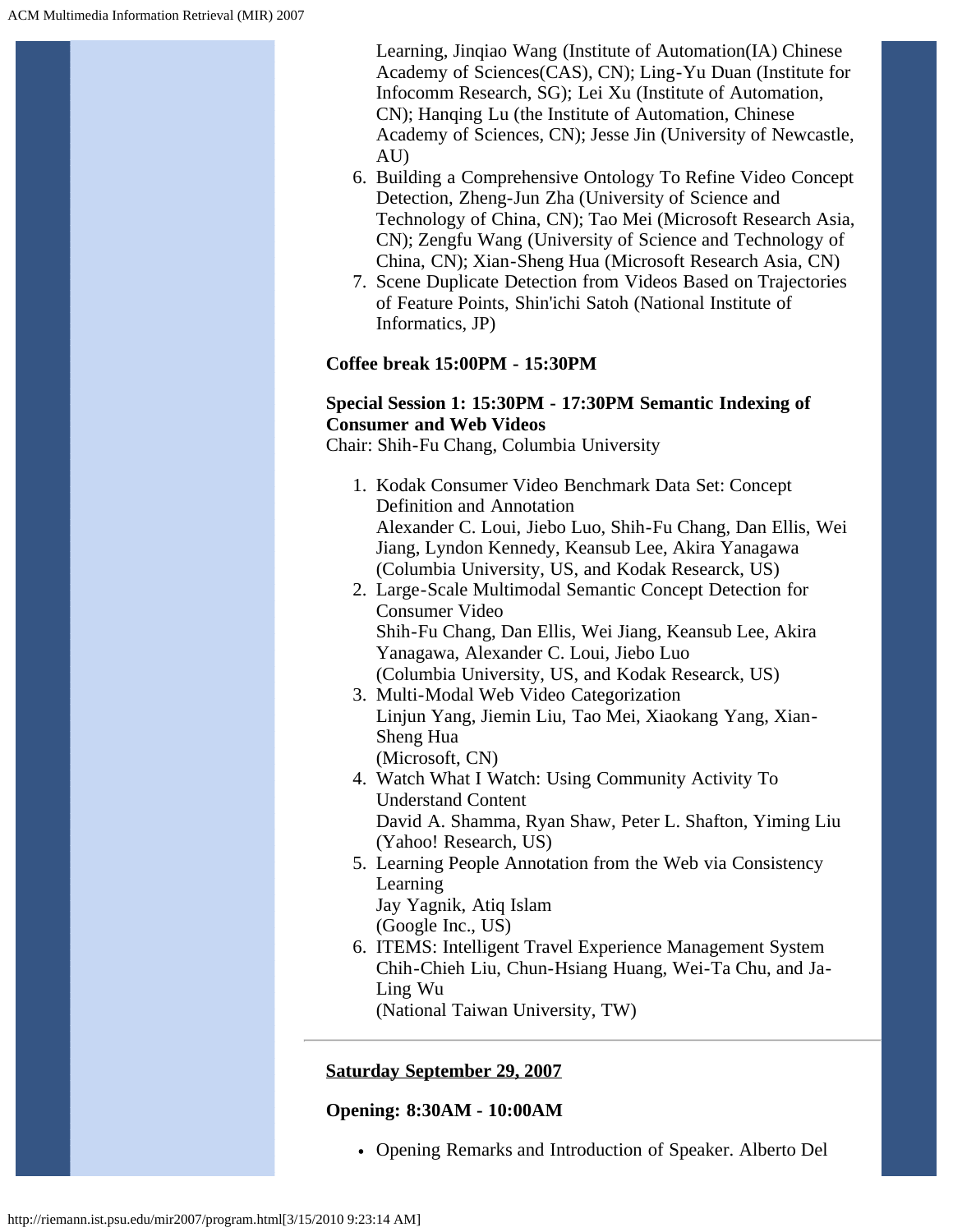Bimbo (University of Florence, Italy)

**Keynote Speech. Arnold Smeulders (University of Amsterdam, The Netherlands)**

# **Coffee break 10:00AM - 10:20AM**

# **Oral Session 2: 10:20AM - 12:00PM Video Retrieval**

Chair: Jiebo Luo, Kodak Research

- 1. Video Diver: Generic Video Indexing with Diverse Features, Dong Wang (Tsinghua University, CN); Xiaobing Liu (Tsinghua University, CN)
- 2. Combining Multimodal Preferences for Multimedia Information Retrieval, Eric Bruno (University of Geneva, CH); Jana Kludas (University of Geneva, CH); Stephane Marchand-Maillet (University of Geneva, CH)
- 3. Trademark matching and retrieval in sports video databases, Andrew Bagdanov (University of Florence, IT); Lamberto Ballan (University of Florence, IT); Marco Bertini (Universit` di Firenze, IT); Alberto Del Bimbo (University of Firenze, IT)
- 4. RoleNet: Treat a Movie as a Small Society, Chung-Yi Weng (National Taiwan University, TW); Wei-Ta Chu (National Taiwan University, TW); Ja-Ling Wu (National Taiwan University, TW)
- 5. Semantic-Event Based Analysis and Segmentation of Wedding Ceremony Videos, Wen-Huang Cheng (National Taiwan University, TW); Yung-Yu Chuang (National Taiwan University, TW); Bing-Yu Chen (National Taiwan University, TW); Ja-Ling Wu (National Taiwan University, TW); Shao-Yen Fang (National Taiwan University, TW); Yin-Tzu Lin (National Taiwan University, TW); Chi-Chang Hsieh (National Taiwan University, TW); Chen-Ming Pan (National Taiwan University, TW); Wei-Ta Chu (National Taiwan University, TW); Min-Chun Tien (National Taiwan University, TW)

#### **Lunch break 12:00PM - 13:30PM**

#### **Panel Session: 13:30PM - 15:00PM New Challenges in Multimedia Research for the Increasingly Connected and Fast Growing Digital Society**

Chair: Jia Li, The Pennsylvania State University **Panelists:** Shih-fu Chang (Columbia University, USA) Michael Lesk (Rutgers University, USA) Rainer Lienhart (University of Augsburg, Germany) Jiebo Luo (Eastman Kodak Research, USA) Arnold Smeulders (University of Amsterdam, The Netherlands)

#### **Coffee break 15:00PM - 15:30PM**

# **Special Session 2: 15:30PM - 17:00PM Personalized Multimedia Information Retrieval**

Chair: Nicu Sebe, University of Amsterdam (The Netherlands)

1. Personalized Multimedia Retrieval: The New Trend?